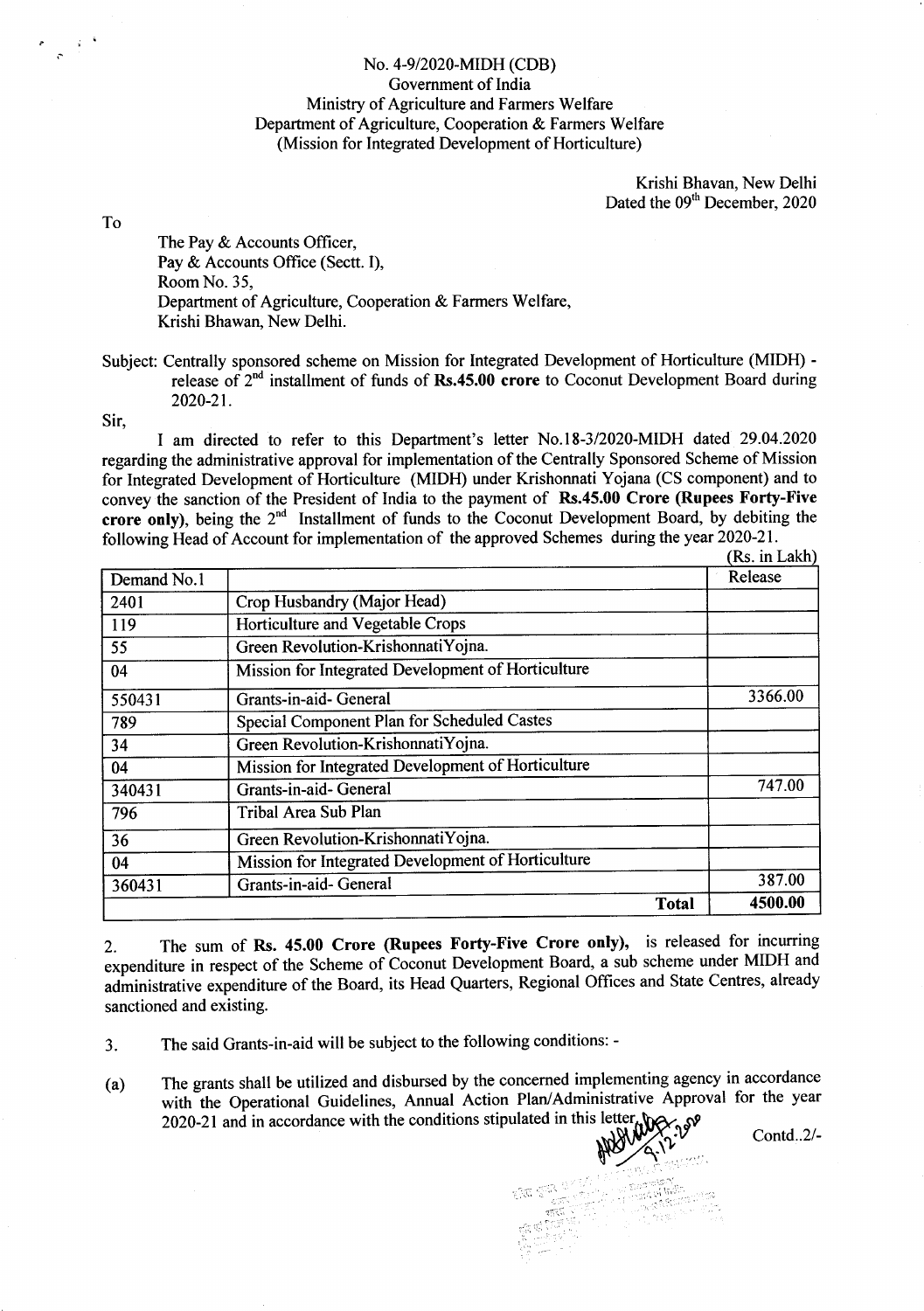- (b) The implementing agency shall maintain proper accounts of the expenditure incurred and submit the statement of audited accounts and Utilization Certificate to this Department as soon as possible after the close of the financial year.
- (c) The audited records of all assets (permanent or semi permanent) acquired wholly or substantially out of the grant to the implementing agency should be maintained as prescribed in General Financial Rule 2017 and shall be fumished to the Government of India annually following the financial year to which it relates.
- (d) Assets permanent or semi-permanent acquired wholly or substantially out of the grant by the Government of India shall not, without prior approval of the Government of India, be disposed of, encumbered or utilized for the purpose other than those for which the grant is being sanctioned.
- (e) The accounts of the implementing agency shall be open to Intemal Audit of the Principal Accounts Officer, Department of Agriculture & Cooperation as well as the Statutory Audit by the Comptroller & Auditor General of lndia at his discretion and he shall have the right to demand the production of books, accounts, connected vouchers and other documents and papers in this regard.
- (f) The concerned implementing agency shall fumish the physical and financial progress report to this Department on monthly basis in the prescribed format.
- The Implementing Agencies will follow other terms and conditions contained in the General Financial Rules 2017, as amended from time to time. (e)
- (h) Any unspent balance of grant, which is not spent for the purpose for which it is sanctioned during the financial year shall be refunded to the Government of India or adjusted for further utilization at the end of the financial year. The funds shall be transferred electronically through RTGS System/Demand Draft to the Implementing Agencies.
- (i) All grantee institutions shall submit Utilization certificates on PFMS.
- 0) The further use of Grants in Aid being released by this Sanction Order, is to be done through EAT module of PFMS. The Utilization Certificate not supported by the EAT module data is likely to be rejected and expenditure is not to be treated as regular. The agency would be forced to refund the amount received as the expenditure not appearing in EAT module data is not be taken as expenditure incurred in accordance with the terms and conditions of this Sanction Order.
- 4. This issues with the concurence of the Finance Division vide their Dy. No.84799-FTS/AS&FA dated 02.12.2020.
- 5. This has been noted at Serial No. 10, 11 and 12 at page 17 of the Register of Grants of 2020-21 [as per GFR 235(A)].

Yours faithfully Herolds<br>Hill Allenda<br>(Harit Kumar Shakya) Under Secretary to the Govt. of India Tel: 0l l-23388795

. ) .-.1'\:, ,,  $\frac{1}{2}$  ,  $\frac{1}{2}$  ,  $\frac{1}{2}$  ,  $\frac{1}{2}$ 

lili

 $\mathcal{E}^{\prime\prime}a$